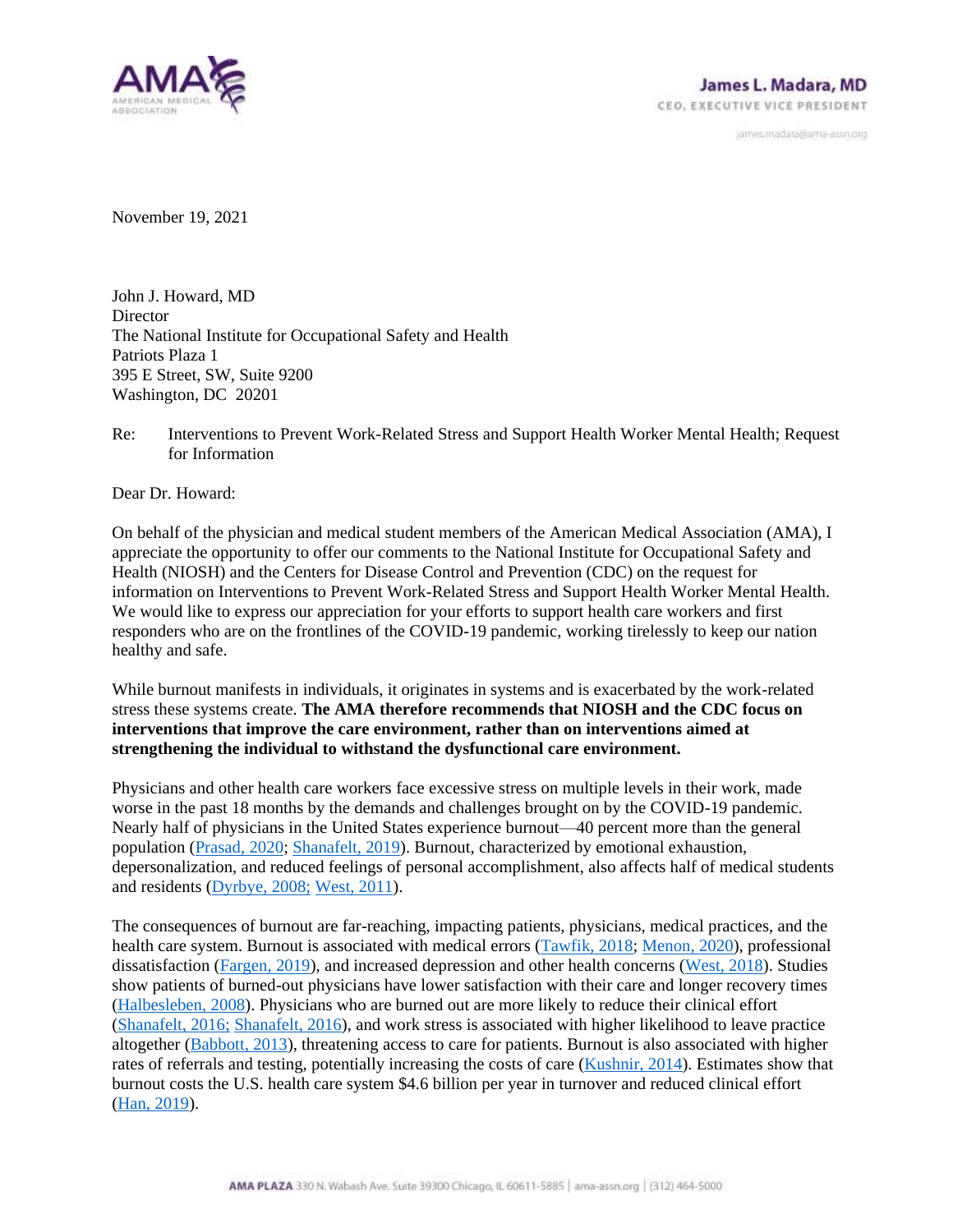John J. Howard, MD November 19, 2021 Page 2

Physicians exhibit higher resiliency than the general population, but even 30 percent of the most resilient physicians are burned out [\(West, 2020\)](https://jamanetwork.com/journals/jamanetworkopen/fullarticle/2767829). While self-care and self-compassion are important in managing work-related stress, in the last decade research has revealed that the primary contributors to physician burnout and work-related stress are systems issues, rather than individual factors. Electronic health record (EHR) use, increased administrative burden, and clerical work associated with documentation and reporting requirements have contributed to increased rates of burnout [\(Shanafelt, 2016\)](https://pubmed.ncbi.nlm.nih.gov/27313121/). This is not surprising, considering that for every hour a physician spends on direct patient care, they spend nearly two additional hours on EHR and desk work [\(Sinsky, 2016\)](https://pubmed.ncbi.nlm.nih.gov/27595430/). Regulatory burdens, such as insurance authorizations, appeals processes, and other gatekeeping requirements, are also significantly and negatively correlated with physician satisfaction [\(Friedberg, 2013\)](https://www.rand.org/pubs/research_reports/RR439.html). Not having control of one's work environment, feeling undervalued [\(Prasad, 2020\)](https://www.sciencedirect.com/science/article/pii/S2589537021001590), and not feeling like values are aligned with management also increase the likeliness of burnout [\(Linzer, 2016\)](https://pubmed.ncbi.nlm.nih.gov/27138425/).

The AMA supports interventions at all levels to reduce burnout and work-related stress, but strongly encourages system-driven solutions that create efficiencies in practice and reduce the amount of time spent on non-clinical aspects of patient care. Advising physicians, who are already highly resilient, to become more resilient is not the most effective approach. It is more effective to investigate and promote changes to the care environment. We make the following recommendations as examples of evidencebased solutions, changes, and interventions to catalyze meaningful change.

- Measurement
	- Organizations can promote the use of assessments to measure physician occupational stress and identify specific drivers of burnout. Surveys can be used to track trends in stress levels and develop supportive infrastructures.
	- Assessment of leadership, practice efficiency, costs of burnout related to turnover, and workforce recruitment and retention can also support efforts to improve workplace culture and reduce adverse effects of work-related stress and burnout.
- Practice efficiency
	- Workflows can be reengineered to reduce waste and to more strategically delegate much of the remaining work to upskilled team members, allowing more time for face-to-face patient care.
	- Policies that allow for support staff and advanced practice providers to manage administrative tasks can go a long way toward reducing stress and burnout for physicians.
	- Organizations can [de-implement](https://www.ama-assn.org/system/files/2021-02/de-implementation-checklist.pdf) outdated or non-evidenced-based policies.
- Organizational culture
	- Leadership structures in which accountability is shared and decision making is distributed across executive leadership better support a work environment and culture where clinician well-being is everyone's responsibility.
	- Organizations should ensure their workforce has access to confidential counseling and/or mental health care.
	- Health care organizations can support clinician well-being by establishing a dedicated leadership position, such as a Chief Wellness Officer, to provide expertise and authority to convene other leaders in the collective purpose.

In addition to these organizational changes, opportunities exist for payers and regulators to improve processes and policies that contribute to physician burnout. For example, payers should reduce or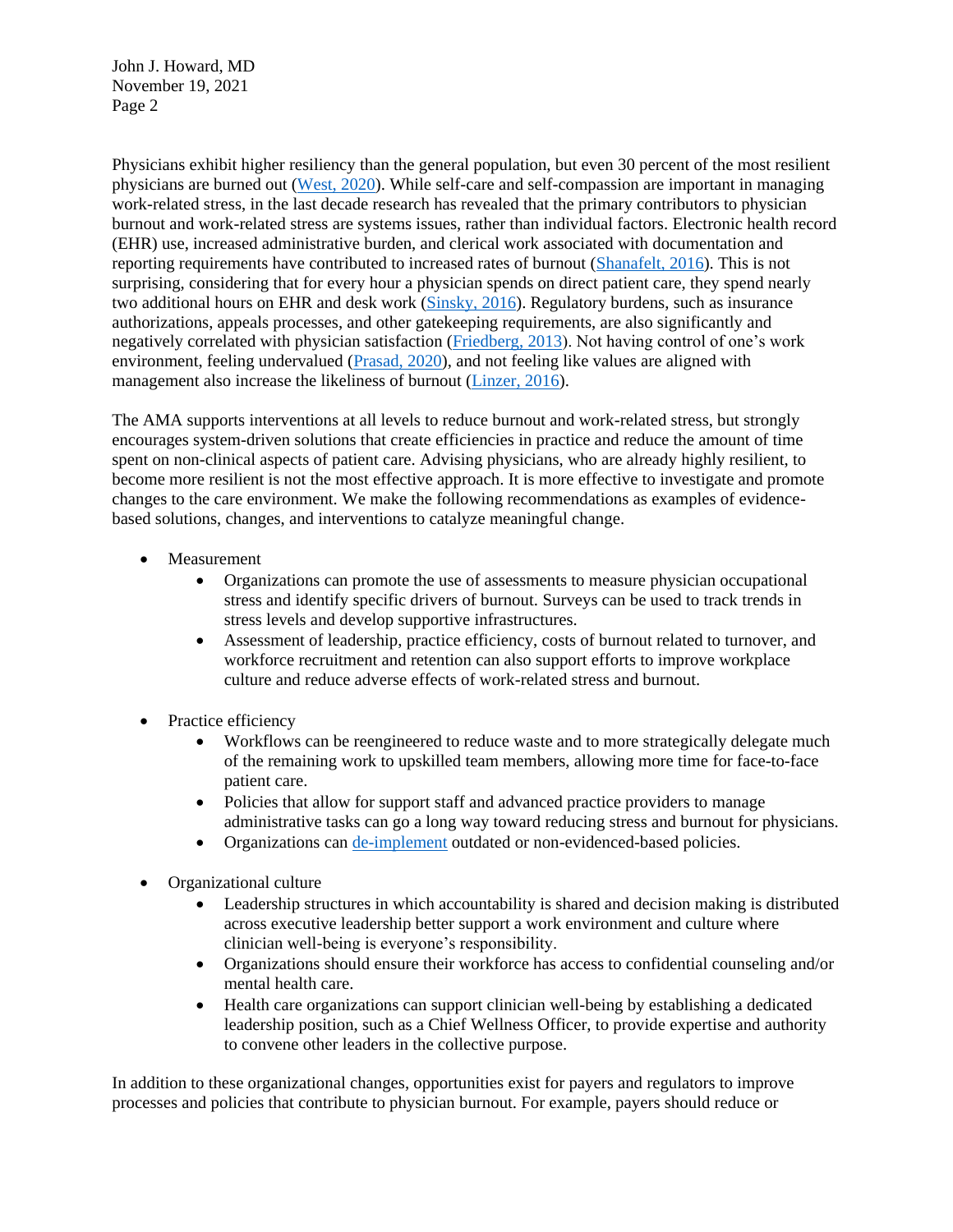John J. Howard, MD November 19, 2021 Page 3

eliminate burdensome prior authorization and documentation requirements. State licensure boards need to address the ongoing concerns about inappropriate application questions that may deter physicians from seeking needed care.

The AMA recognizes that a healthy workforce translates to a safe and productive health care system that provides the best patient care to our population. For nearly 10 years, the AMA has dedicated significant resources to identify, study, and address the drivers of burnout and the systems issues that contribute to workplace stress and demoralization. We remain committed to this and continue to build a system of practice science and evidence-based education and resources to guide organizations in developing and maximizing improvements in their practices to reduce stress and burnout among their care teams.

## **Toolkits and assessments**

The AMA offers over 70 educational toolkits on its [STEPS Forward](https://www.ama-assn.org/search?search=STEPS+Forward) platform that provide practical guidance for physicians and practices in improving a variety of elements of medical practice, including some specifically focused on practice efficiency, organizational culture, and individual self-care. We also provide an expanded burnout assessment along with [two no-cost surveys](https://clinician.health/) to help health care organizations monitor the impact COVID-19 has on their workforce during this pandemic.

## **Advocacy**

We have [shaped more than 40 policies and secured 12 regulatory victories](https://www.ama-assn.org/practice-management/physician-health/ama-spurs-movement-fight-key-causes-physician-burnout) that have reduced documentation burdens, such as the streamlined 2021 guidelines for establishing level of service for ambulatory evaluation and management services. The AMA provides [regulatory clarification](https://www.ama-assn.org/amaone/debunking-regulatory-myths) to physicians and their care teams to aid physicians in their day-to-day practice environment, and the AMA's [Joy in Medicine Health System Recognition Program](https://www.ama-assn.org/practice-management/sustainability/joy-medicine-health-system-recognition-program) provides a roadmap for health system leaders to implement programs and policies that support physician well-being. In 2021, 44 health systems were recognized at either the bronze, silver, or gold level for their efforts to improve physician well-being by assessing local rates of burnout and taking action within the domains of teamwork, practice efficiency, leadership, and support.

## **Research**

As a trusted thought leader, the AMA bases our work on rigorous research, partnering with leading researchers across the nation to build a broad and diverse body of evidence. Our seminal research on physician burnout has helped shape a collective understanding of its underlying causes, drivers of burnout, and the impact burnout has on physicians, patients, and health care organizations.

The AMA has been at the forefront of research to better understand the impacts of the COVID-19 pandemic on U.S. health care workers. Our published studies have highlighted the resulting stress and anxiety, both in the early days of the pandemic and across work roles, race, and gender.

Through our [Practice Transformation Initiative,](https://www.ama-assn.org/practice-management/sustainability/practice-transformation) the AMA provides guidance to health system leaders on how to create conditions in which joy, purpose, and meaning are possible for physicians and care teams. We provide support through educational resources, subject matter expertise, and coaching to enable organizations to succeed in their practice transformation interventions.

The AMA has partnered with research teams from around the country to further understand the impact of EHRs on professional satisfaction and to illuminate the promise of objective EHR use metrics to quantify